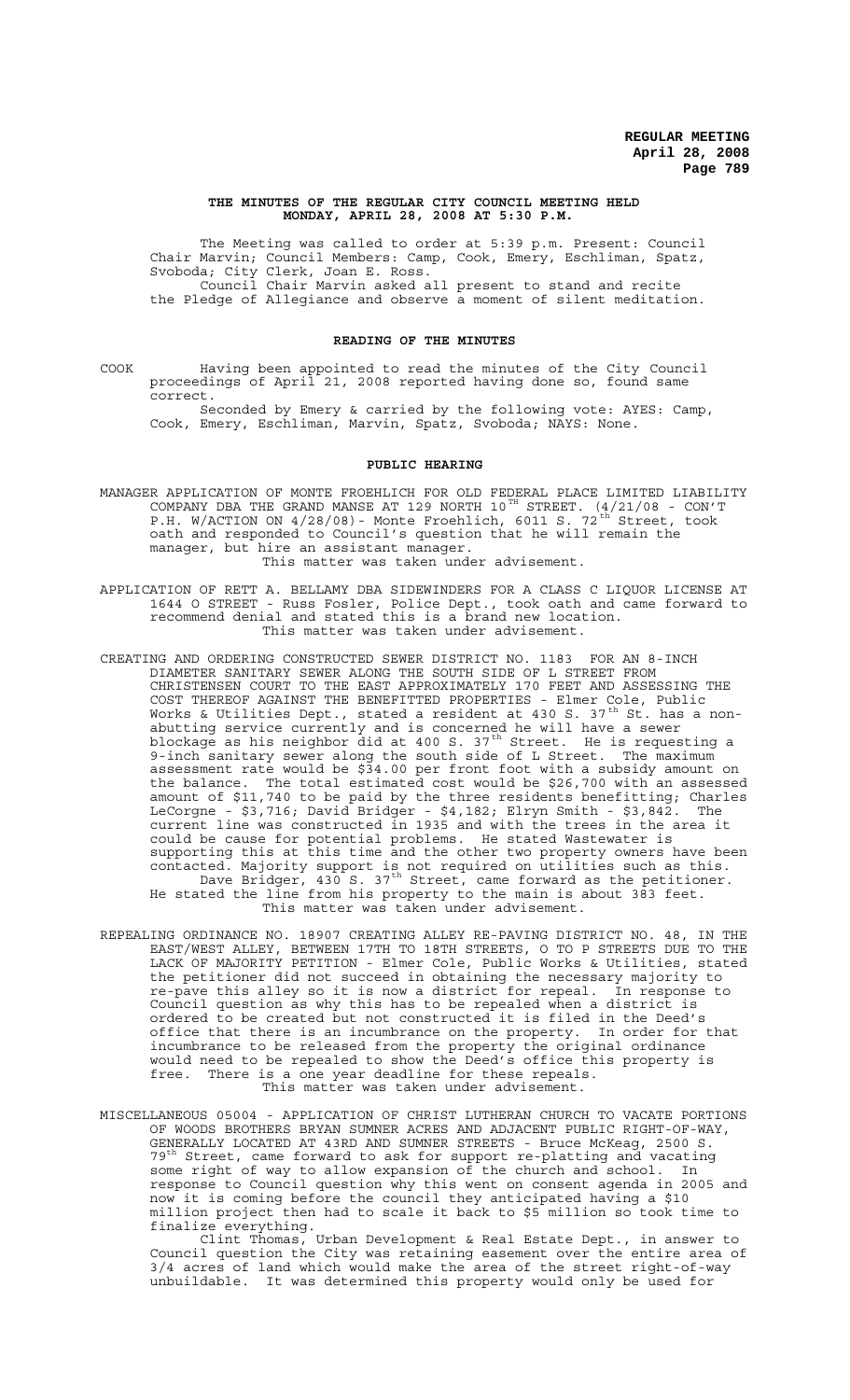assemblage, parking, or open space, therefore believes only an abutting landowner would buy such property. A value was placed on it with an easement of 75 cents per square foot which is 30 to 40% of the value of the property. In answer to the \$10,000 difference between the value of the property and what will be charged to the abutting property owner it was determined that when people know additional costs will need to be put into the property they usually look at what they would pay and back those costs out.

This matter was taken under advisement.

CHANGE OF ZONE 08012HP - APPLICATION OF NEBRASKA STATE HISTORICAL SOCIETY FOUNDATION TO DESIGNATE THE LEWIS-SYFORD HOUSE AT 700 NORTH 16TH STREET AS A HISTORIC LANDMARK;

CHANGE OF ZONE 08013HP - APPLICATION OF SIGMA CHI BUILDING ASSOCIATION TO DESIGNATE THE SIGMA CHI FRATERNITY HOUSE AT 1510 VINE STREET AS A HISTORIC LANDMARK;

CHANGE OF ZONE 08014HP - APPLICATION OF NEBRASKA ALPHA ALUMNI ASSOCIATION TO DESIGNATE THE PHI KAPPA PSI FRATERNITY HOUSE AT 1548 S STREET AS A HISTORIC LANDMARK - Ed Zimmer, Planning Dept., came forward to present a brief overview of the historic designations. <sup>700</sup> N. 16<sup>th</sup> Street owned brief overview of the historic designations. 700 N. 16<sup>th</sup> Street<br>by the Nebraska Historical Society Foundation who has decided to transfer ownership of this property with a gift of a preservation easement to the City. A potting shed and a carriage house are also part of the landmark designation. 1510 Vine St. belongs to Sigma Chi in the Greek Row Historic Dist. 1548 S Street belongs to Phi Kappa Psi House also in the Greek Row Historic Dist.

This matter was taken under advisement.

CHANGE OF ZONE 2751B - APPLICATION OF SFI PARTNERSHIP TO AMEND THE SIGN REGULATIONS FOR THE COMMERCIAL PORTION OF VAN DORN ACRES PLANNED UNIT DEVELOPMENT TO ALLOW AN ADDITIONAL GROUND SIGN AND A FREE-STANDING MENU BOARD ON PROPERTY GENERALLY LOCATED AT S. 84TH STREET AND VAN DORN STREET - J. D. Burt, Slosburg Company, 10040 Regency Circle, Ste. 200 Omaha, NE, came forward to correct an oversight in 2003 to the Van Dorn P.U.D. The signage was overlooked for the commercial area so it is requested the P.U.D. be amended to allow B-2 sign requirements in the Van Dorn Acres P.U.D.

This matter was taken under advisement.

CHANGE OF ZONE 08010 - APPLICATION OF HUB HALL REAL ESTATE FOR A CHANGE OF ZONE FROM R-3 RESIDENTIAL DISTRICT TO B-2 PLANNED NEIGHBORHOOD BUSINESS DISTRICT PUD TO DEVELOP UP TO 70,000 SQUARE FEET OF COMMERCIAL FLOOR AREA ON PROPERTY GENERALLY LOCATED AT N.W. 48TH STREET AND W. HOLDREGE STREET - Hub Hall, 1731 N. 67th St., came forward to request a change of zone from  $R-3$  to  $B-2$  and  $N.W.$  48<sup>th</sup> Street and  $N.W.$  Holdrege. Mark Hunzeker, 600 Wells Fargo Center, 1248 O Street, came forward representing Hub Hall. He stated this project would allow for 70,000 sq. ft. of commercial space with an average daily trip count cap of 4,400. The proposed use along the north side of the east west private roadway would be limited to 12,000 sq. ft each and to office or retail uses. The proposed access is 600 ft. north of the intersection of NW  $48^{\text{th}}$  St. and W. Holdrege was denied by Public Works Dept., therefore some examples of right in and right out access points that have been approved were cited. It is hoped that businesses such as retail, restaurants, bank, medical office, dentist office or veterinary clinic could be brought in.

Jeanette Fangmeyer, 5401 Wilkins Cr., came forward in favor of this project asking that the right-in and right-out into the retail rezoning be approved. She commented about the sidewalks paid for by the Chamber of Commerce in the 1980's that have never been installed in Ashley Heights. She cannot understand why NW 48 $^{\rm th}$  Street has not been widened as planned and before it is a tower will need to be removed or the street constructed around it. She answered Council that she feels there is a lack of services in the Air Park area.

Mike Hoelscher, 1630 NW 46 $^{\rm th}$  Street, he came forward to state he is in favor of increased commercial business in the Air Park area such as smaller restaurants, serviceable drive-up bank, office spaces, doctor offices, insurance office, and other small commercial space. When asked if there was anything not needed he answered, "a truck stop".

Marvin Krout, Director of Planning Dept., came forward to answer Council questions in reference to the right-in and right-out entrance stating there is a 1/4 mile policy for full service intersections with full turning movement and no access in between. The site at NW 48<sup>th</sup> & Holdrege does not have full access so shouldn't cram a lot of traffic generated uses on it. Commenting on Council question he stated that the area between 3/4 of a mile between Holdrege and I-80 is proposed for 1.6 million sq. ft. with mostly the frontage of NW 48<sup>th</sup> Street with up to 25,000 sq. ft. of a variety of commercial with the possibility of a truck stop, hotels, other kinds of uses highway oriented. but also sites for hardware stores, drug stores along with drive-thru's, convenience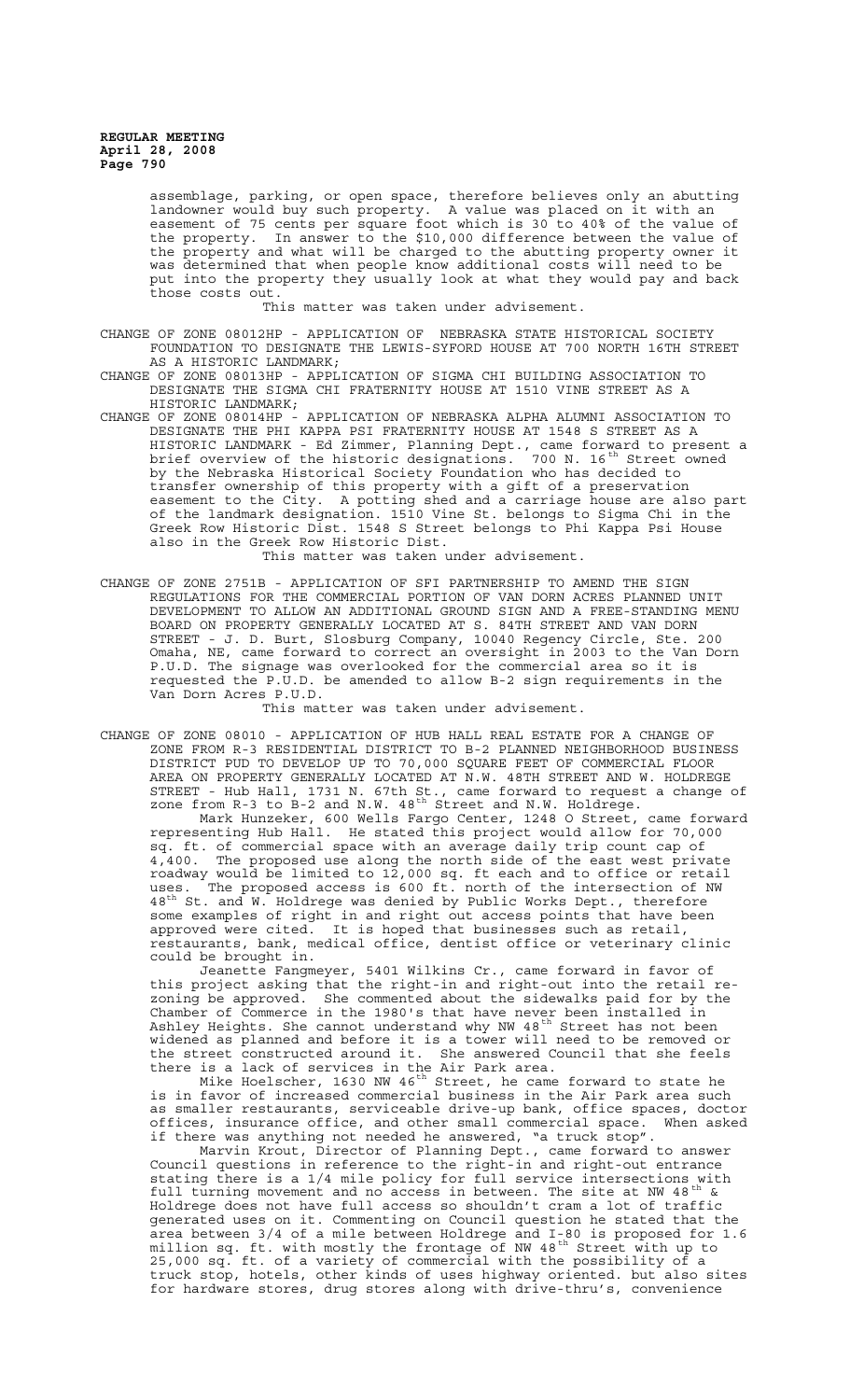stores and for larger retail uses such as home improvement stores and industry use. This area is zoned H-4. There is no need for a P.U.D. because they are not asking for special accommodations on the site of NW 48<sup>th</sup> Street and W. Holdrege Street. Housing has slowed down in this area so there is not a lot of additional retail demand until there are more rooftops. With the mixed use high density residential would be encouraged and this area is mostly single family and could use a variety of housing. An understandable coherent form for Air Park is needed for long term planning to have the most intensive uses near the freeway and the heavier retail and drive-thru uses south of Holdrege. Transitional offices and personal service uses should be near the residential and needs more residential before the next commercial use is reached.

Chad Blahak, Public Works & Utilities, came forward stating that it is not recommended to have an access off of an urban principle arterial which NW 48<sup>th</sup> Street is to maintain full safety and capacity. With the right-in & right-out access they would still have to come down to Holdrege and in doing so the only movement this facilitates is the right-out or the northbound in which most likely they would come in from Holdrege and would be just as convenient a movement as off of NW 48  $^{\rm th}$ St. There is no proposed deceleration lane from NW 48<sup>th</sup> Street. There would be one direct connection to west Holdrege Street which is designated as an urban collector to facilitate a higher amount of traffic than a local street. There would also be a connection off of  $46^{\text{th}}$  St. into the area. Holdrege Street would be paved prior to any development with enough room for a right turn lane if traffic warranted and is designated as an urban collector so there would be no plans for medians on this street. Sewer is available on the eastside immediately. It is the developer's responsibility to install the sewer. There is a stub across the Interstate, but it does not come anywhere close to the eastside. If the sewer line is 10 inch or above that is considered an impact facility so would have city participation.

Mr. Hunzeker came forward for rebuttal stating that much larger commercial areas in the City have right-in and right-out turn access points. In response to lighting requirements in the arterial he stated it was not required. It was agreed to discuss putting in a deceleration lane and a acceleration lane. If this was agreeable to the developer then an amendment would be prepared. The B-2 P.U.D. was used to give flexibility of the development which is planned to be a traditional kind of neighborhood shopping center type of use. Berming and landscaping will be placed between the commercial area and the residential area. Marc Palmer, Olsson and Associates, was available for questions. This matter was taken under advisement.

APPROVING AND RATIFYING THE SUB-GRANT AWARD AGREEMENT BETWEEN THE STATE OF NEBRASKA EMERGENCY MANAGEMENT AGENCY AND THE CITY OF LINCOLN FOR THE FISCAL YEAR 2005 HOMELAND SECURITY GRANT PROGRAM FOR THE PERIOD OF 10/1/04 TO 3/31/07; APPROVING AN EXTENSION OF THE SUB-GRANT AWARD AGREEMENT TO 3/31/08; AND APPROVING A SECOND EXTENSION OF THE SUB-GRANT AWARD AGREEMENT TO 1/31/09 - Ben Higgins, Public Works & Utilities, came forward to state the easement will protect flood storage, flood conveyance, tree masses, open space and other natural functions of the flood plain such as water quality. The City'S portion of this purchase comes from the Stormwater Bond issue which is identified for this purpose and is included in the C.I.P. There are no plans at this time to impact or reduce flooding of Beal Slough using this conservation easement.

This matter was taken under advisement.

#### **\*\* END OF PUBLIC HEARING \*\***

TOOK BREAK 7:44 P.M. **RECONVENED 7:51 P.M.** 

### **COUNCIL ACTION**

### **REPORTS OF CITY OFFICERS**

SETTING THE HEARING DATE OF MONDAY, MAY 12, 2008, AT 5:30 P.M. ON THE REPORT OF PUBLIC WORKS/SIDEWALK SERVICES FOR SNOW AND ICE REMOVAL ASSESSMENTS FOR THE 2007-2008 WINTER SEASON AGAINST THE VARIOUS PROPERTIES IN SAID<br>REPORT - CLERK requested approval of hearing date of Monday, May 12, CLERK requested approval of hearing date of Monday, May 12, 2008 at 5:30 p.m. for snow and ice removal assessments. EMERY So moved.

Seconded by Svoboda & carried by the following vote: AYES: Camp, Cook, Emery, Eschliman, Marvin, Spatz, Svoboda; NAYS: None.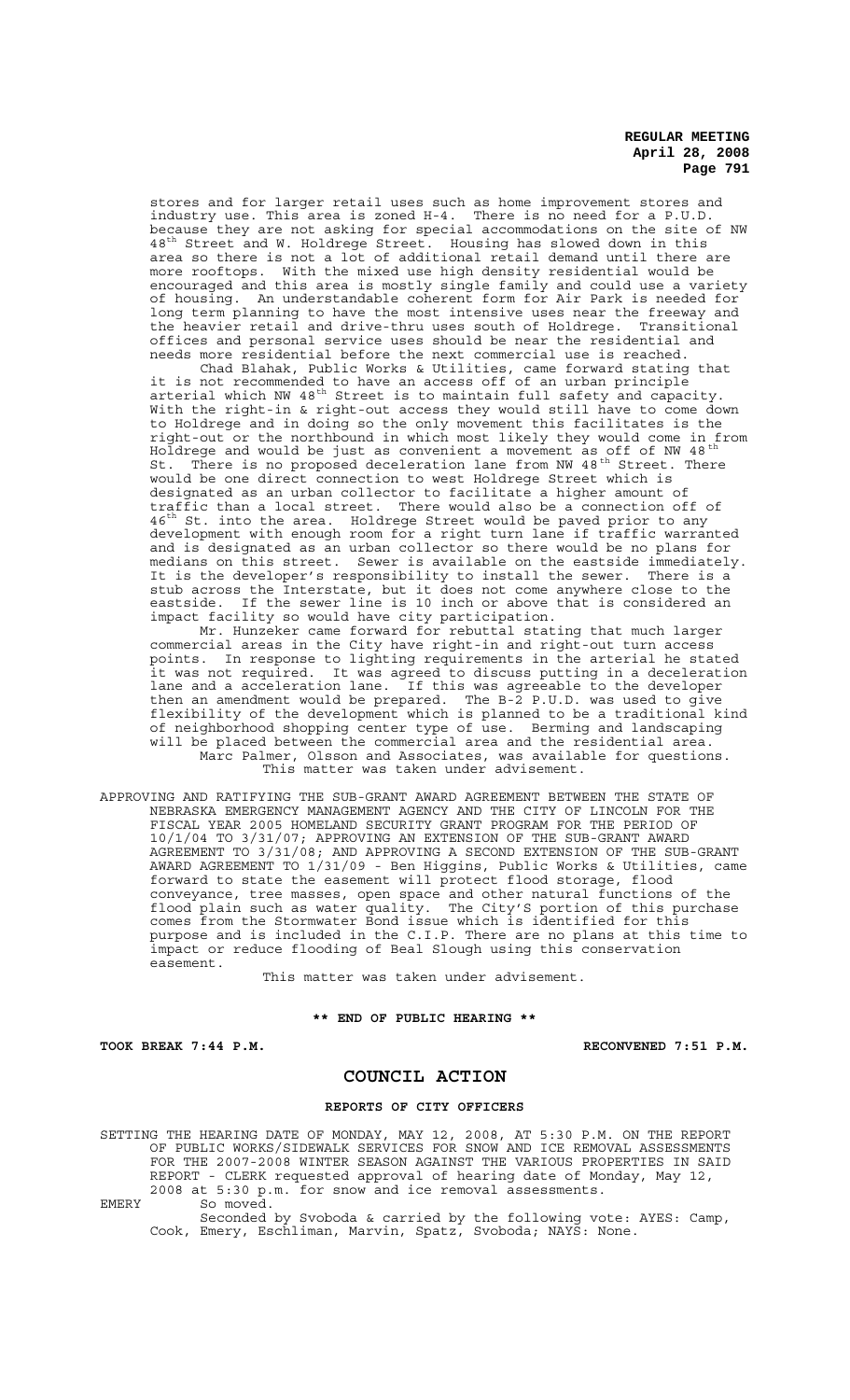CLERK'S LETTER AND MAYOR'S APPROVAL OF ORDINANCES & RESOLUTIONS PASSED BY COUNCIL ON APRIL 14, 2008 - CLERK presented said report which was placed on file in the Office of the City Clerk.

#### **PETITIONS & COMMUNICATIONS**

THE FOLLOWING HAVE BEEN REFERRED TO THE PLANNING DEPT.:

Change of Zone 08016 - requested by Mark Hunzeker, for an amendment to Chapter 27.63.170 of the Lincoln Municipal Code, allowing the Planning Commission to adjust yard requirements for parking lots required by Special Permit.

Special Permit 08018 - requested by Mark Hunzeker, for a parking lot in a residential zoning district , to allow for parking in required yards and to waive the requirement of a 15 foot site penetration on property legally described as Lots 1 and 2, Block 6, Houtz Addition, located in the SW 1/4  $\,$ of Section 25-10-6, Lancaster County, Nebraska, generally located at S. 21st Street and F Street.

Special Permit 08020 -, requested by Dan Lehr, to allow a salvage operation, on property legally described as Lots 46 and 55 I.T., located in the NE 1/4 of Section 3-10-7, Lancaster County, Nebraska, generally located at Fletcher Avenue and Highway 6.

- SETTING THE HEARING DATE OF MONDAY, MAY 12, 2008 AT 5:30 P.M. FOR THE APPLICATION OF HY-VEE INC. DBA HY-VEE #2 GAS #1386 FOR A CLASS D LIQUOR LICENSE LOCATED AT 1515 N.  $84^{TH}$  STREET - CLERK read the following resolution, introduced by Doug Emery, who moved its adoption:
- A-84830A BE IT RESOLVED by the City Council, of the City of Lincoln, that a hearing date is hereby set for Mon., 2008 at 1:30 p.m. or as soon thereafter as possible in the City Council Chambers, County-City Building, 555 S. 10<sup>th</sup> St., Lincoln, NE, for Application of Hy-Vee, Inc. dba Hy-Vee #2 Gas #1386 for a Class D liquor license located at 1515 N. 84<sup>th</sup> Street. If the Police Dept. is unable to complete the investigation by said time, a new hearing date will be set.

Introduced by Doug Emery

Seconded by Svoboda & carried by the following vote: AYES: Camp, Cook, Emery, Eschliman, Marvin, Spatz, Svoboda; NAYS: None.

- SETTING THE HEARING DATE OF MONDAY, MAY 12, 2008 AT 5:30 P.M. FOR THE APPLICATION OF SWIG LLC DBA 9 SOUTH CHARGRILL FOR A CLASS IK LIQUOR LICENSE LOCATED AT 844 SOUTH STREET - CLERK read the following resolution, introduced by Doug Emery, who moved its adoption:<br>A-84831 BE IT RESOLVED by the Ci
- BE IT RESOLVED by the City Council, of the City of Lincoln, that a hearing date is hereby set for Mon., 2008 at 1:30 p.m. or as soon thereafter as possible in the City Council Chambers, County-City Building, 555 S. 10<sup>th</sup> St., Lincoln, NE, for Application of Swig LLC dba 9 South Chargrill for a Class IK liquor license at 844 South Street. If the Police Dept. is unable to complete the investigation by said

time, a new hearing date will be set.

Introduced by Doug Emery

Seconded by Svoboda & carried by the following vote: AYES: Camp, Cook, Emery, Eschliman, Marvin, Spatz, Svoboda; NAYS: None.

## **LIQUOR RESOLUTIONS**

MANAGER APPLICATION OF MONTE FROEHLICH FOR OLD FEDERAL PLACE LIMITED LIABILITY COMPANY DBA THE GRAND MANSE AT 129 NORTH  $10^{TH}$  STREET.  $(4/21/08$  - CON'T P.H. W/ACTION ON 4/28/08) - CLERK read the following resolution, introduced by Jon Camp, who moved its adoption for approval:

A-84832 BE IT RESOLVED by the City Council of the City of Lincoln, Nebraska: That after hearing duly had as required by law, consideration of the facts of this application, the Nebraska Liquor Control Act, and the pertinent City ordinances, the City Council recommends that the application of Old Federal Place Limited Liability Company dba The Grand Manse for a Class "I" liquor license at 129 North 10th Street, Lincoln, Nebraska, for the license period ending April 30, 2009, be approved with the condition that the premise complies in every respect with all city and state regulations. The City Clerk is directed to transmit a copy of this resolution to the Nebraska Liquor Control Commission.

Introduced by Jon Camp

Seconded by Svoboda & carried by the following vote: AYES: Camp, Cook, Emery, Eschliman, Marvin, Spatz, Svoboda; NAYS: None.

APPLICATION OF RETT A. BELLAMY DBA SIDEWINDERS FOR A CLASS C LIQUOR LICENSE AT 1644 O STREET - CLERK read the following resolution, introduced by Jon Camp, who moved its adoption for denial:

A-84833 BE IT RESOLVED by the City Council of the City of Lincoln, Nebraska: That after hearing duly had as required by law, consideration of the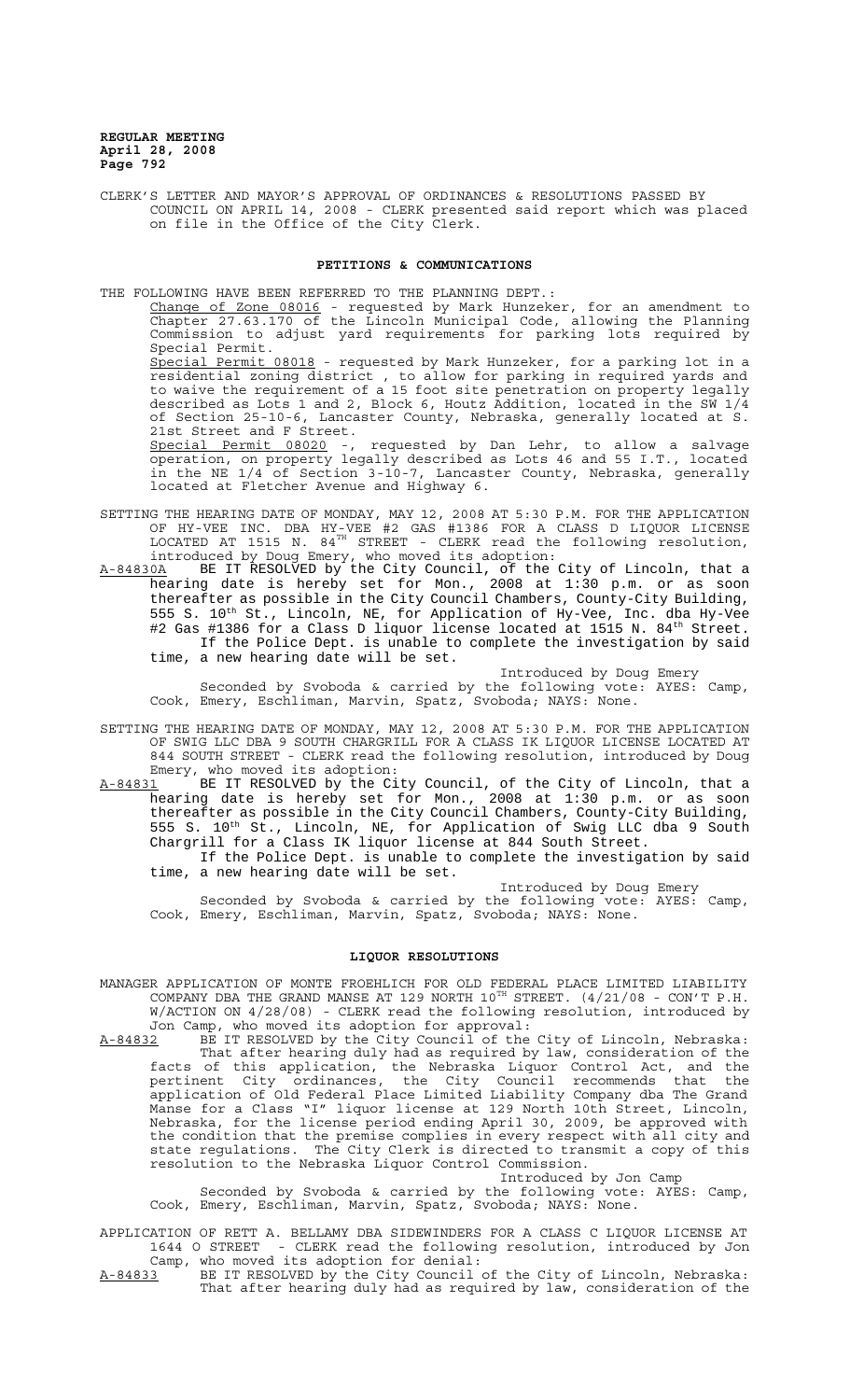facts of this application, the Nebraska Liquor Control Act, pertinent City ordinances, and the following:

- a. If the applicant is of a class of person to whom no license can be issued.
- b. If the existing population of the City of Lincoln and the projected population growth of the City of Lincoln and within the area to be served are adequate to support the proposed license.
- c. If the issuance of the license would be compatible with the nature of the neighborhood or community.
- d. If existing licenses with similar privileges adequately serve the area.
- e. If there are any existing motor vehicle and/or pedestrian traffic flow in the area or if this application would cause motor vehicle and/or pedestrian traffic flow issues.
- f. If there is an adequate number of existing law enforcement officers in the area.
- g. If there are zoning and/or distance restrictions that prevent the issuance of a license.
- h. If there are sanitation and/or sanitary conditions on or about the area.
- If a citizens' protest has been made.

The City Council recommends to the Nebraska Liquor Control Commission that the application of Rett A. Bellamy dba Sidewinders for a Class "C" liquor license, at 1644 O Street, Lincoln, Nebraska, be denied. The City Council has determined that the application should be denied for one or more of the following reasons:

- a. The applicant is unfit, unwilling, and/or unable to properly provide the service proposed within the City of Lincoln.
- b. The applicant cannot conform to all provisions and requirements of and rules and regulations adopted pursuant to the Nebraska Liquor Control Act and/or pertinent City ordinances.
- c. The applicant has not demonstrated that the type of management and control to be exercised over the premises described in the application will be sufficient to insure that the licensed business can conform to all provisions and requirements of and rules and regulations adopted pursuant to the Nebraska Liquor Control Act, and pertinent City ordinances.
- BE IT FURTHER RESOLVED that the City Clerk is directed to transmit a copy of this resolution to the Nebraska Liquor Control Commission.

Introduced by Jon Camp

Seconded by Svoboda & carried by the following vote: AYES: Camp, Cook, Emery, Eschliman, Marvin, Spatz, Svoboda; NAYS: None.

# **ORDINANCES - 2ND READING & RELATED RESOLUTIONS (as required)**

- CREATING AND ORDERING CONSTRUCTED SEWER DISTRICT NO. 1183 FOR AN 8-INCH DIAMETER SANITARY SEWER ALONG THE SOUTH SIDE OF L STREET FROM CHRISTENSEN COURT TO THE EAST APPROXIMATELY 170 FEET AND ASSESSING THE COST THEREOF AGAINST THE BENEFITTED PROPERTIES - CLERK read an ordinance, introduced by Jonathan Cook, creating Sewer District No. 1183, designating the real estate to be benefitted, providing for assessment of the costs of the improvements constructed therein, providing for the acquisition of easements and additional right-of-way, if necessary, and repealing all ordinances or parts of ordinances in conflict herewith, the second time.
- REPEALING ORDINANCE NO. 18907 CREATING ALLEY RE-PAVING DISTRICT NO. 48, IN THE EAST/WEST ALLEY, BETWEEN 17TH TO 18TH STREETS, O TO P STREETS DUE TO THE LACK OF MAJORITY PETITION - CLERK read an ordinance, introduced by Jonathan Cook, re-pealing Ordinance No. 18907 which created Alley Repaving District No. 48, which Alley Re-paving District included all that portion of Kinney's "O" Street Addition, Block 30, Lot 01 South 71 feet, Lots 2 through 18 all in the Southwest Quarter of the South one half of Section 24, Township 10, Range 6 East of the Sixth Principle Meridian, in the City of Lincoln, Lancaster, County, Nebraska describing the benefitted property and providing for the payment of the cost thereof, the second time.
- MISCELLANEOUS 05004 APPLICATION OF CHRIST LUTHERAN CHURCH TO VACATE PORTIONS OF WOODS BROTHERS BRYAN SUMNER ACRES AND ADJACENT PUBLIC RIGHT-OF-WAY, GENERALLY LOCATED AT 43RD AND SUMNER STREETS - CLERK read an ordinance, introduced by Jonathan Cook, vacating portions of Woods Brothers Bryan Sumner Acres Addition and vacating the remaining portion of S.  $43^{rd}$  Street generally located at S. 43<sup>rd</sup> and Sumner Streets, Lincoln, Lancaster County, Nebraska, and retaining title thereto in the City of Lincoln, Nebraska, the second time.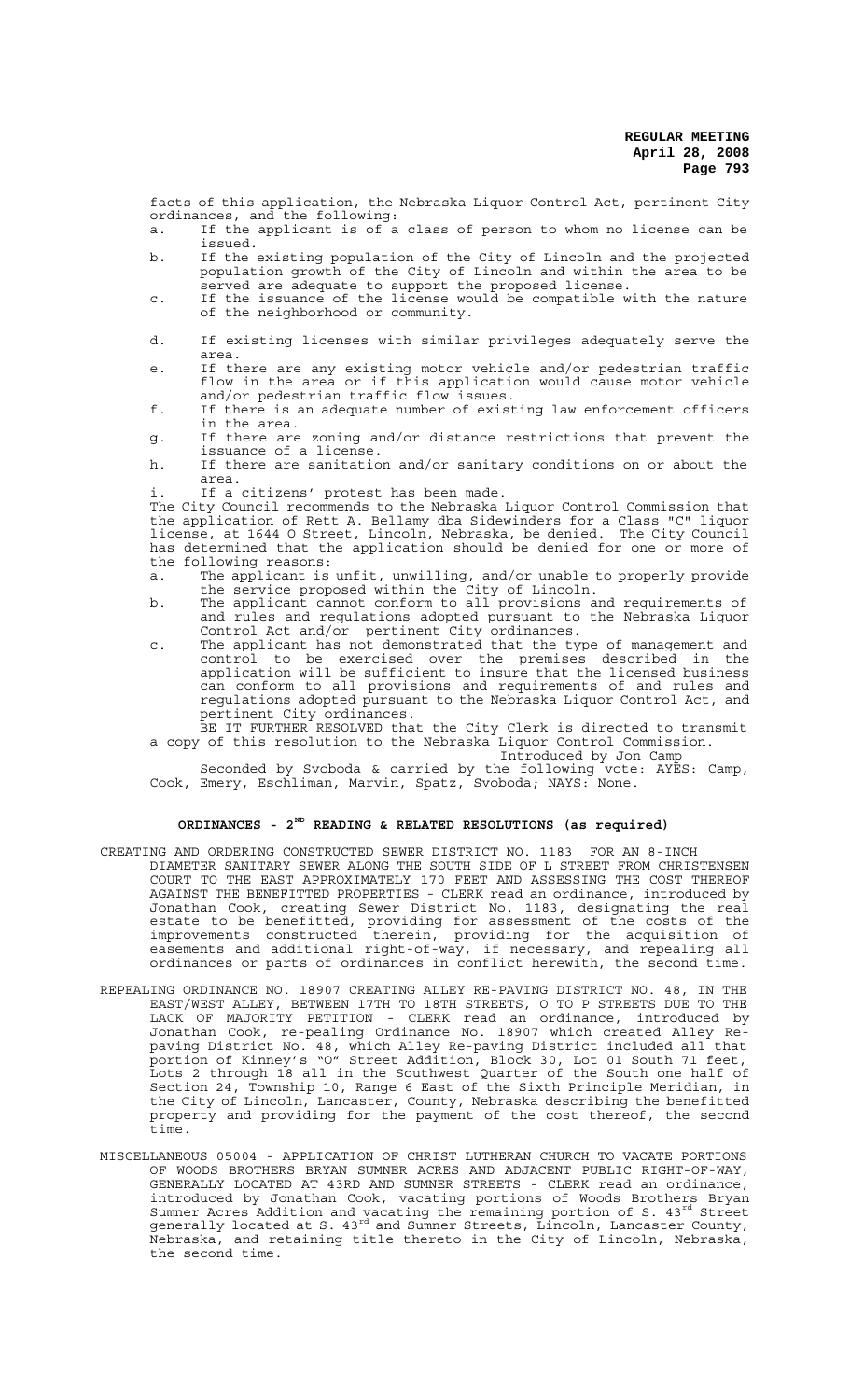- CHANGE OF ZONE 08012HP APPLICATION OF NEBRASKA STATE HISTORICAL SOCIETY FOUNDATION TO DESIGNATE THE LEWIS-SYFORD HOUSE AT 700 NORTH 16TH STREET AS A HISTORIC LANDMARK - CLERK read an ordinance, introduced by Jonathan Cook, amending the City of Lincoln District Map attached to and made a part of Title 27 of the Lincoln Municipal code by designating certain property as a Landmark, the second time.
- CHANGE OF ZONE 08013HP APPLICATION OF SIGMA CHI BUILDING ASSOCIATION TO DESIGNATE THE SIGMA CHI FRATERNITY HOUSE AT 1510 VINE STREET AS A HISTORIC LANDMARK - CLERK read an ordinance, introduced by Jonathan Cook, amending the City of Lincoln District Map attached to and made a part of Title 27 of the Lincoln Municipal Code by designating certain property as a Landmark, the second time.
- CHANGE OF ZONE 08014HP APPLICATION OF NEBRASKA ALPHA ALUMNI ASSOCIATION TO DESIGNATE THE PHI KAPPA PSI FRATERNITY HOUSE AT 1548 S STREET AS A HISTORIC LANDMARK - CLERK read an ordinance, introduced by Jonathan Cook, amending the City of Lincoln District Map attached to and made a part of Title 27 of the Lincoln Municipal Code by designating certain property as a Landmark, the second time.
- CHANGE OF ZONE 2751B APPLICATION OF SFI PARTNERSHIP TO AMEND THE SIGN REGULATIONS FOR THE COMMERCIAL PORTION OF VAN DORN ACRES PLANNED UNIT DEVELOPMENT TO ALLOW AN ADDITIONAL GROUND SIGN AND A FREE-STANDING MENU BOARD ON PROPERTY GENERALLY LOCATED AT S. 84TH STREET AND VAN DORN STREET - CLERK read an ordinance, introduced by Jonathan Cook, amending the development plan for the Van Dorn Acres Planned Unit Development to amend the sign regulations for the commercial portion of the R-3 PUD to allow an additional ground sign, to reduce the minimum frontage requirement for a ground sign from 300 feet to 245 feet, and to allow menu boards in the R-3 Residential District, on property generally located at S. 84th Street and Van Dorn Street, the second time.
- CHANGE OF ZONE 08010 APPLICATION OF HUB HALL REAL ESTATE FOR A CHANGE OF ZONE FROM R-3 RESIDENTIAL DISTRICT TO B-2 PLANNED NEIGHBORHOOD BUSINESS DISTRICT PUD TO DEVELOP UP TO 70,000 SQUARE FEET OF COMMERCIAL FLOOR AREA ON PROPERTY GENERALLY LOCATED AT N.W. 48TH STREET AND W. HOLDREGE STREET - CLERK read an ordinance, introduced by Jonathan Cook, amending the Lincoln Zoning District Maps attached to and made a part of Title 27 of the Lincoln Municipal Code, as provided by Section 27.05.020 of the Lincoln Municipal Code, by changing the boundaries of the districts established and shown thereon, the second time.

### **PUBLIC HEARING RESOLUTIONS**

SPECIAL PERMIT 08015 - APPLICATION OF ROGER SCHWISOW FOR AUTHORITY TO ALLOW MINING/EXTRACTION OF SOIL OF AGRICULTURAL ZONED PROPERTY LOCATED NORTHWEST OF THE INTERSECTION OF N.W. 56TH STREET AND WEST O STREET. (3/31/08 - CON'T P.H. W/ACTION ON 4/14/08) (4/14/08 - CON'T P.H. W/ACTION TO  $4/28/08$  - PRIOR to reading:

CAMP Moved to continue public hearing w/action to 5/19/08. Seconded by Svoboda & carried by the following vote: AYES: Camp, Cook, Emery, Eschliman, Marvin, Spatz, Svoboda; NAYS: None.

ACCEPTING THE REPORT OF NEW AND PENDING CLAIMS AGAINST THE CITY AND APPROVING DISPOSITION OF CLAIMS SET FORTH FOR THE PERIOD OF APRIL 1 - 15, 2008 - CLERK read the following resolution, introduced by Jonathan Cook, who

moved its adoption:<br>A-8<u>4834</u> BE IT RESOLVE A-84834 BE IT RESOLVED by the City Council of the City of Lincoln, Nebraska: That the claims listed in the attached report, marked as Exhibit "A", dated April 16, 2008, of various new and pending tort claims filed against the City of Lincoln with the Office of the City Attorney or the Office of the City Clerk, as well as claims which have been disposed of, are hereby received as required by Neb. Rev. Stat. § 13-905 (Reissue 1997). The dispositions of claims by the Office of the City Attorney, as shown by the attached report, are hereby approved:

 $\underbrace{\mathtt{ALLOWED}/\mathtt{SETTLED}}_\text{Rod Roth/Cornhusker Motors}$ Thomas & Kimberly Bowen NAS\* Rod Roth/Cornhusker Motors \$1,153.63<br>1938.05 Toshua Ferguson Joshua Ferguson

\* No Amount Specified The City Attorney is hereby directed to mail to the various claimants listed herein a copy of this resolution which shows the final disposition of their claim.

Introduced by Jonathan Cook Seconded by Svoboda & carried by the following vote: AYES: Camp, Cook, Emery, Eschliman, Marvin, Spatz, Svoboda; NAYS: None.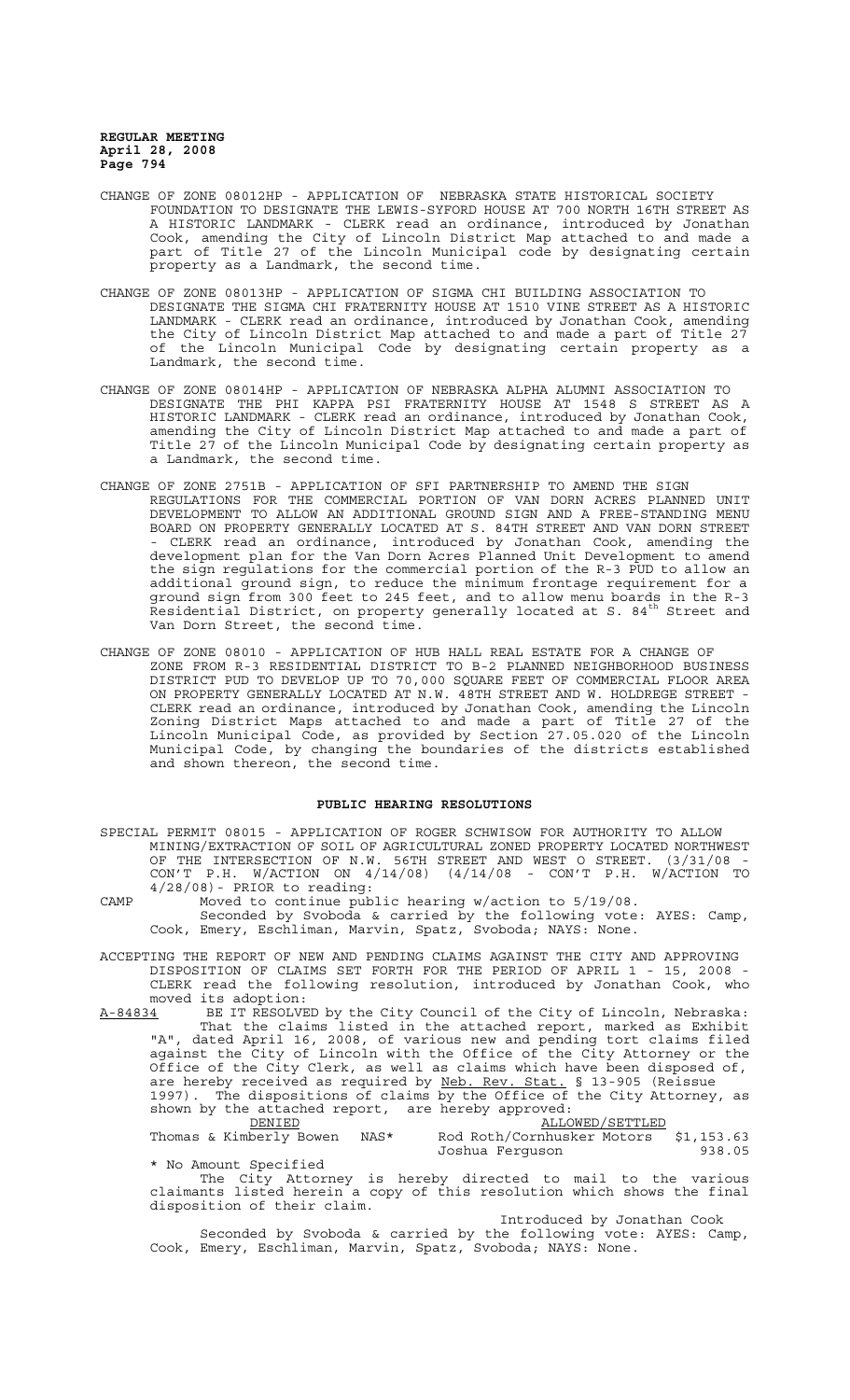APPROVING A CONSERVATION EASEMENT AGREEMENT BETWEEN THE CITY, THE LOWER PLATTE SOUTH NATURAL RESOURCES DISTRICT AND JOHN J. HOLLINGSWORTH, TRUSTEE, FOR THE ACQUISITION OF APPROXIMATELY SEVEN ACRES IN THE BEAL SLOUGH FLOODPLAIN SOUTH OF LONDON ROAD AND EAST OF 56TH STREET, TO PRESERVE FLOOD STORAGE CAPACITY OF THE EASEMENT AREA - CLERK read the following resolution, introduced by Jonathan Cook, who moved its adoption:

A-84835 WHEREAS, John J. Hollingsworth, Trustee of the Robert G.

Hollingsworth Family Trust and Trustee of the Cora B. Hollingsworth Family Trust has offered to grant a conservation easement to preserve the flood storage capacity and to restrict the development of the property over a portion of the Beal Slough floodplain south of London Road and east of S. .<br>56th Street, and legally described as Lots 15, 93 and Lot 111 Southwest excluding 14.93 +/- in the East part of Section 16, Township 9 North, Range 7 East of the 6th P.M., Lancaster County, Nebraska, as described in the Conservation Easement Agreement attached hereto containing 7 acres more or less; and

WHEREAS, acquisition of this conservation easement by the City and the Lower Platte South Natural Resources District would further the goals of the Comprehensive Plan relating to preserving the flood storage capacity by restricting the development of the property.

NOW, THEREFORE, BE IT RESOLVED by the City Council of the City of Lincoln, Nebraska:

That, on behalf of the City of Lincoln, Nebraska, the offer of a conservation easement by John J. Hollingsworth, Trustee of the Robert G. Hollingsworth Family Trust and Trustee of the Cora B. Hollingsworth Family Trust over the tracts of land legally described above and in accordance with the terms of the Conservation Easement Agreement, attached hereto and marked as Exhibit "A", is hereby accepted and approved.

BE IT FURTHER RESOLVED that the Mayor is authorized to execute the Conservation Easement Agreement on behalf of the City of Lincoln, Nebraska.

Introduced by Jonathan Cook

Seconded by Svoboda & carried by the following vote: AYES: Camp, Cook, Emery, Eschliman, Marvin, Spatz, Svoboda; NAYS: None.

APPROVING AND RATIFYING THE SUB-GRANT AWARD AGREEMENT BETWEEN THE STATE OF NEBRASKA EMERGENCY MANAGEMENT AGENCY AND THE CITY OF LINCOLN FOR THE FISCAL YEAR 2005 HOMELAND SECURITY GRANT PROGRAM FOR THE PERIOD OF 10/1/04 TO 3/31/07; APPROVING AN EXTENSION OF THE SUB-GRANT AWARD AGREEMENT TO 3/31/08; AND APPROVING A SECOND EXTENSION OF THE SUB-GRANT AWARD AGREEMENT TO 1/31/09 - CLERK read the following resolution, introduced by Jonathan

Cook, who moved its adoption:<br>A-84836 WHEREAS, the sub-grant a WHEREAS, the sub-grant award agreement between the State of Nebraska Emergency Management Agency and the City of Lincoln for the Fiscal Year 2005 Homeland Security Grant Program for the period of October 1, 2004 to March 31, 2007, attached hereto as Attachment "A", was executed by Mayor Coleen Seng without City Council authorization; and

WHEREAS, by letter agreement, dated April 8, 2008, attached hereto as Attachment "B", the sub-grant award agreement was extended to March 31, 2008; and

WHEREAS, the 2005 Grant Adjustment Notice, attached hereto as Attachment "C", extends the sub-grant award agreement for a second extension to January 31, 2009.

NOW, THEREFORE, BE IT RESOLVED by the City Council of the City of Lincoln, Nebraska:

1. That the sub-grant award agreement between the State of Nebraska Emergency Management Agency and the City of Lincoln for the Fiscal Year 2005 Homeland Security Grant Program for the period of October 1, 2004 to March 31, 2007, (Attachment "A") be and it is hereby accepted, approved, and ratified;

2. That the letter agreement, dated April 8, 2008, (Attachment "B") extending the sub-grant award agreement to March 31, 2008, be and it is hereby accepted, approved, and ratified;

3. That the 2005 Grant Adjustment Notice (Attachment "C") extending the sub-grant award agreement for a second extension to January 31, 2009, be and it is hereby accepted and approved;

4. That the Mayor is authorized to sign on behalf of the City of Lincoln the attached second extension of the sub-grant award agreement and any future one-year extensions, and any other necessary amendments in accordance with the terms, conditions and assurances contained in the subgrant award agreement.

The City Clerk is directed to return one executed copy of the second extension of the sub-grant award agreement to Al Berndt, Assistant Director, State of Nebraska Emergency Management Agency, 1300 Military Road, Lincoln, NE 68508-1090.

Introduced by Jonathan Cook

Seconded by Svoboda & carried by the following vote: AYES: Camp, Cook, Emery, Eschliman, Marvin, Spatz, Svoboda; NAYS: None.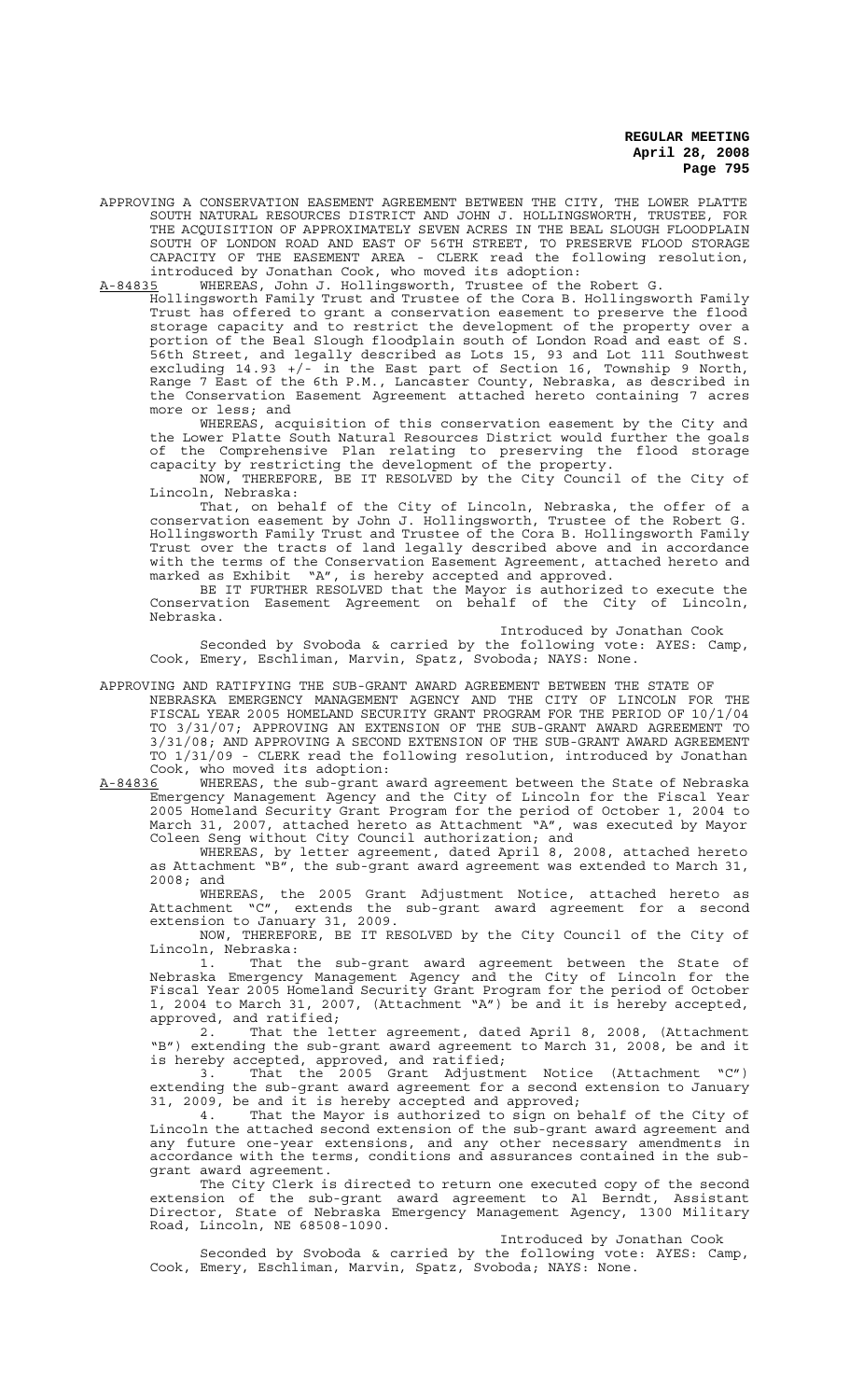# **ORDINANCE - 1ST READING & RELATED RESOLUTIONS (AS REQUIRED)**

- APPROVING A LEASE AGREEMENT BETWEEN THE CITY AND SCOTT & CINDY JENSEN FOR THE LEASE OF OFFICE SPACE BY THE LINCOLN AREA AGENCY ON AGING FOR ITS LINCOLN INFORMATION FOR THE ELDERLY (LIFE) PROGRAM AT 320 N. STATE STREET, OSCEOLA, NEBRASKA - CLERK read an ordinance, introduced by Doug Emery, accepting and approving a Lease Agreement between the City of Lincoln and Scott & Cindy Jensen for the lease of office space by the Lincoln Area Agency on Aging for its Lincoln Information For the Elderly (LIFE) Program located at 320 N. State Street, Osceola, NE 68651, for a 12-month term from June 1, 2008 through May 31, 2009, the first time.
- CHANGE OF ZONE 08011 APPLICATION OF THE CEDARS HOME FOR CHILDREN FOR A CHANGE OF ZONE FROM R-1 RESIDENTIAL DISTRICT TO R-1 RESIDENTIAL PUD ON PROPERTY GENERALLY LOCATED AT S. 66TH STREET AND PIONEERS BLVD. TO PERMIT A NONPROFIT RELIGIOUS, EDUCATIONAL AND PHILANTHROPIC INSTITUTION WITH DOMESTIC SHELTER, CHILDREN'S HOME AND ADMINISTRATIVE OFFICE IN THE R-1 ZONING DISTRICT - CLERK read an ordinance, introduced by Doug Emery, amending the Lincoln Zoning District Maps attached to and made a part of Title 27 of the Lincoln Municipal Code, as provided by Section 27.05.020 of the Lincoln Municipal Code, by changing the boundaries of the districts established and shown thereon, the first time.
- APPROVING A LEASE AGREEMENT BETWEEN THE CITY AND THE 3 AMIGOS PROPERTIES FOR A LEASE OF SPACE FOR A THREE-YEAR TERM FOR USE BY THE LINCOLN POLICE DEPARTMENT - CLERK read an ordinance, introduced by Doug Emery, accepting and approving the 1st Lease Addendum to the previously approved Lease Agreement between The 3 Amigos Properties, LLC and the City of Lincoln for a lease of space for an additional term of November 1, 2008 through October 31, 2011, for use by the Lincoln Police Department, the first time.

# **ORDINANCES - 3RD READING & RELATED RESOLUTIONS (as required)**

AMENDING CHAPTER 2.54 OF THE LINCOLN MUNICIPAL CODE RELATING TO CONFLICTS OF INTEREST OF OFFICERS AND EMPLOYEES TO DECLARE THE POLICY OF THE CHAPTER; TO REVISE THE DEFINITION OF IMMEDIATE FAMILY; TO ADOPT STANDARDS FOR ETHICAL CONDUCT OF OFFICERS AND EMPLOYEES, INCLUDING GENERAL PRINCIPALS RELATING TO FINANCIAL INTERESTS, USE OF INFORMATION, STATUS, OR PROPERTY FOR PRIVATE GAIN, AND CONTRACTING WITH THE CITY; TO REQUIRE CANDIDATES FOR OFFICE TO DISCLOSE EXISTING OR PENDING CONTRACTUAL RELATIONSHIPS WITH THE CITY; TO DECLARE INTERESTS IN CONTRACTS BY REVISING LANGUAGE, POSTING OF INFORMATION ON WEBSITES, TO REQUIRE ADDITIONAL INFORMATION ON DISCLOSURES, TO EXTEND BID DEADLINES, AND TO REQUIRE COUNCIL APPROVAL OF SUCH CONTRACTS.  $(3/31/08$  - CON'T ON  $1^{ST}$  READING; TO HAVE P.H.  $4/14/08$ )  $(4/7/08$  - CON'T. 1ST READING TO  $4/14/08$ ) - PRIOR to reading:

- SPATZ Moved amendment #1 of Bill No. 08-37 in the following manner: (1) On page 2, line 23 after the word "mean" insert  $\frac{N(1)''}{N}$ .<br>(2) On page 3, line 2 after the word "member" insert  $\frac{N}{N}$ , or (2) any
	- disclosure statement required by the Nebraska Political Accountability and Disclosure Act".<br>(3) On page 3, line 15 after the word "Lincoln" insert ", as defined in
	- Section 2.76.065,"
	- (4) On page 4, line 11 strike the semicolon and the words ";General Principles".
	- (5) On page 4, line 12 strike the words "general principles".
	- (6) On page 4, lines 15 and 16, after the word "herself" on line 15, strike the words "a member of his or her immediate family, or a business with which the individual is associated" and insert in lieu thereof "or any other person or business"
	- (7) On page 7, line 10 strike the words "dais during" and insert in lieu thereof "room during the deliberation and".
	- (8) On page 9, line 14 strike the words "any provision of this chapter" and insert in lieu thereof "Section 2.54.040(a)".
	- Seconded by Svoboda & carried by the following vote: AYES: Camp, Cook, Emery, Eschliman, Marvin, Spatz, Svoboda; NAYS: None.

- SPATZ Moved amendment #3 of Bill No. 08-37 in the following manner: (1) On page 4, line 23, after the word "their" insert the word "legal".
	- (2) On page 5, line 6, after the second word in the line ("or") insert the words "who is".
- Seconded by Cook & carried by the following vote: AYES: Camp, Cook, Emery, Eschliman, Marvin, Spatz, Svoboda; NAYS: None. COOK Moved amendment #5 of Bill No. 08-37 in the following manner:
	- 1. On page 5, line 20, between the words "and has" insert the word  $"\underline{\text{who}}''$ .
		- 2. On page 5, lines 20 and 21, after the words "and has" on line 20, strike the language "a significant financial interest as described in subsection (a) above, "and insert in lieu thereof the following: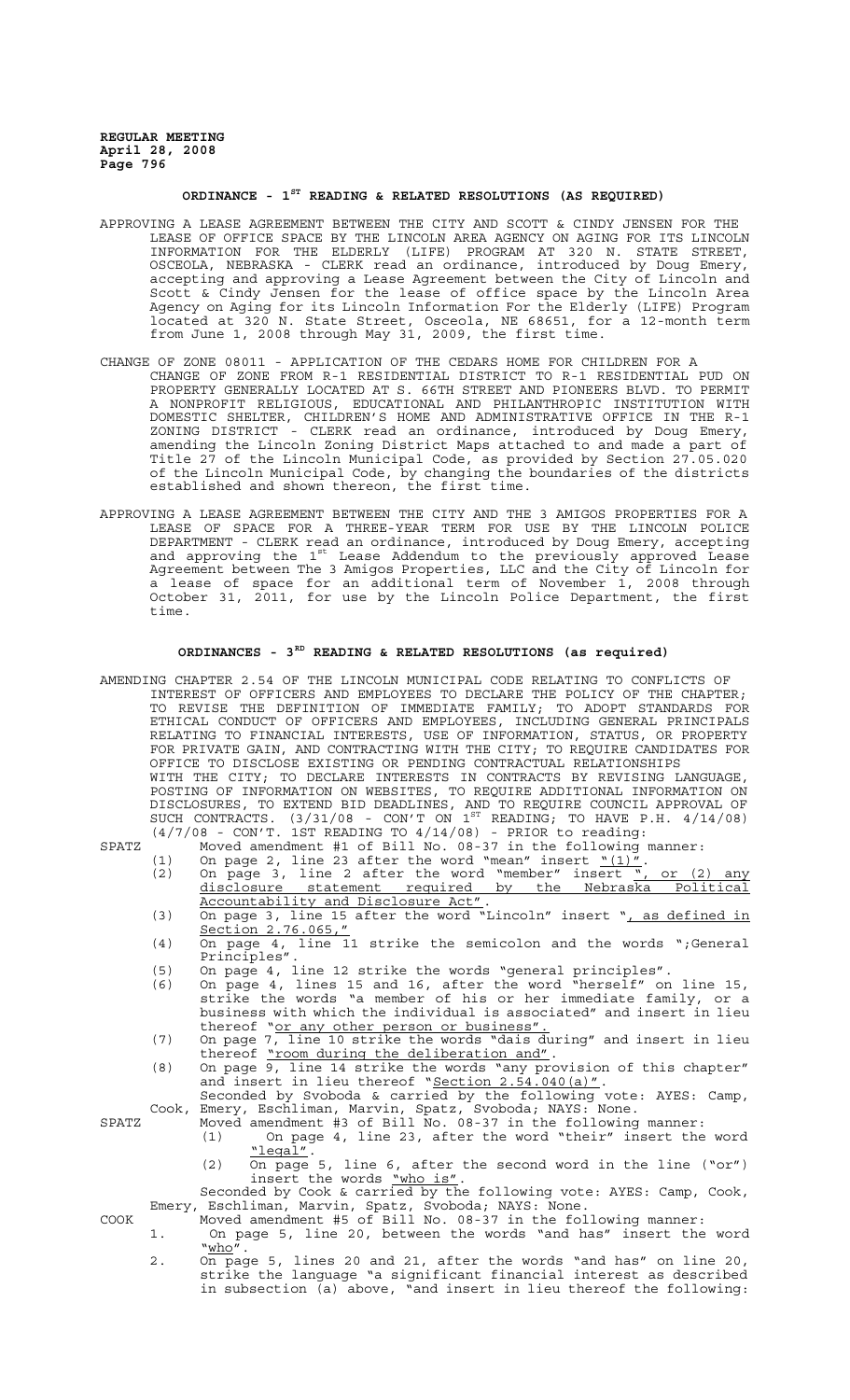", or a member of whose immediate family has, a significant financial interest in any contract or will receive a direct pecuniary fee or commission as a result of a contract for the provision of goods or services (including rentals of property and equipment) to the City or to any entity or political subdivision of which the City is a member:

- 3. On page 6, line 11, after the word "contract", insert the following language: <u>"or receive a direct pecuniary fee or commission as the</u> result of a contract".
- 4. On page 7, line 24 strike the word "ownership" and insert in lieu thereof: <u>"siqnificant financial"</u>; after the word "interest" insert the words "in the business or contract"; and after the word "fee" strike the comma and insert the words "or commission".
- 5. On page 7, line 24 and page 8, line 1, strike the following: "prescribed in subdivisions subsections (a)(1) and (a)(2) of this section, " and insert in lieu thereof: "a result of the contract."
- 6. On page 8, line 1, strike the word "an" and insert in lieu thereof the words "a significant financial".
- 7. On page 8, line 6, strike the word "an" and insert in lieu thereof the words "a significant financial".
- 8. On page 8, lines 6 and 7 strike the following: "Notwithstanding the provision of Subdivision (b)  $(23)$  of this section,"
- 9. On page 8, line 7, begin a new paragraph and insert subsection reference "(e)"; and capitalize the letter "i" in the word "If" and renumber the remaining subsections.
- 10. On page 8, line 8, strike the word "vote" and insert in lieu thereof the word "participate"; between the words "the contract" insert the word <u>"employment"</u>; after the word "contract" insert the following: "involving the officer's parent, spouse, or child".

Seconded by Spatz & carried by the following vote: AYES: Camp, Cook, Emery, Eschliman, Marvin, Spatz, Svoboda; NAYS: None.

- COOK Moved amendment # 4 of Bill No. 08-37 in the following manner:
	- 1. On page 6, line 9, after "(a)" strike the following language: "Except as provided in this section, Nno" and insert in lieu thereof the word "No."
	- 2. On page 6, line 22, after the word "apply" insert: "to officers or employees, except for directors or heads of all departments established pursuant to city Charter and administrative assistants to the mayor".

Seconded by Camp & **LOST** by the following vote: AYES: Cook, Marvin; NAYS: Camp, Emery, Eschliman, Spatz, Svoboda.

CLERK Read an ordinance, introduced by John Spatz, amending Chapter 2.54 of the Lincoln Municipal Code relating to conflicts of interest of officers and employees to declare the policy of the Chapter; to revise the definition of immediate family; to adopt standards for ethical conduct of officers and employees, including general principals relating to financial interests, use of information, status, or property for private gain, and contracting with the City; to require candidates for office to disclose existing or pending contractual relationships with the City; to declare interests in contracts by revising language, posting of information on websites, to require additional information on disclosures, to extend bid deadlines, and to require Council approval of such contracts, the third time.

SPATZ Moved to pass the ordinance as amended.

Seconded by Svoboda & carried by the following vote: AYES: Camp, Cook, Emery, Eschliman, Marvin, Spatz, Svoboda; NAYS: None.

The ordinance, being numbered **#19075**, is recorded in Ordinance Book #26, Page

## **REGISTERED TO SPEAK SESSION - NONE**

### **OPEN MICROPHONE SESSION**

Lucas Peterson, no address given, came forward to ask the Council to create a city ordinance establishing non-discriminating acts in terms of employment or housing towards the gay, lesbian, bisexual, transgender community.

# This matter was taken under advisement.

Mike Morosin, no address given, presented a contract for moving his property in the Antelope Valley. He pointed out that the City was charged for moving two sheds when only one was moved; towing five autos and only 4 were towed; and the rental of a fork lift that was not used. He has contacted the State Auditor requesting an investigation. This matter was taken under advisement.